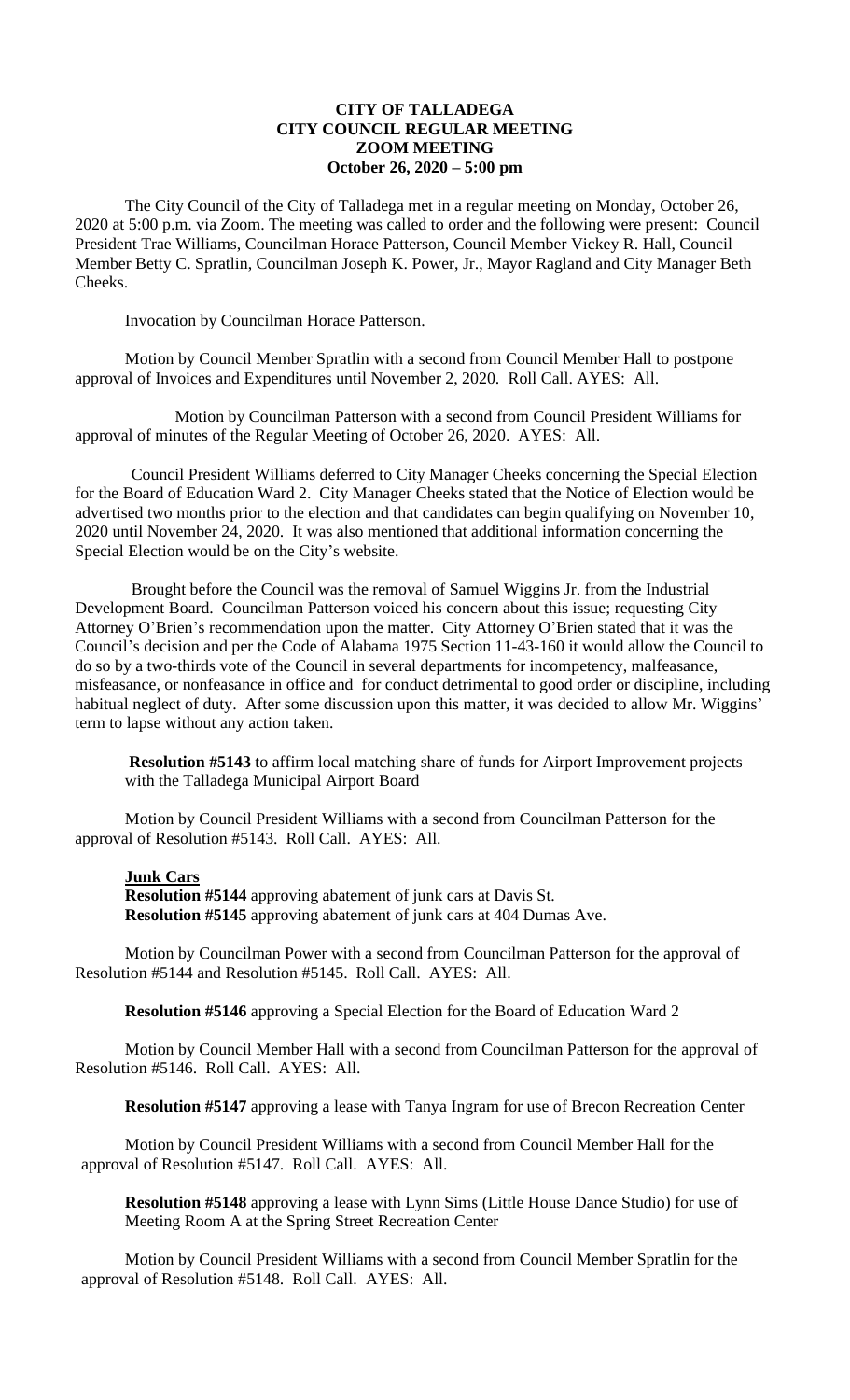**Resolution #5149** approving a renewal with Alpine Properties for ground maintenance at Oak Hill Cemetery pending compliance with insurance and licensing requirements

Motion by Council Member Spratlin with a second from Council Member Hall for the approval of Resolution #5149. Roll Call. AYES: All.

**Resolution #5150** accepting the Alabama Department of Public Health Oral Health Office 2021 Fluoridation Grant Award for \$24,500.00.

Motion by Council President Williams with a second from Councilman Patterson for the approval of Resolution #5150. Roll Call. AYES: All.

**Resolution #5151** approving user agreement with Talladega College for use of the Ben E. Bruner Sports Complex for softball and soccer practices and games at a cost of \$1,500 for the term of 10/20/2020 through 9/30/2021.

**Resolution #5152** approving user agreement with Talladega College for use of the Spring Street Recreation Center indoor pool for Water Calisthenics at a cost of \$1,500 for the term of 10/20/2020 through 9/30/2021.

Motion by Councilman Patterson with a second from Council Member Hall for the approval of Resolution #5151 and Resolution #5152. Roll Call. AYES: All.

There was some discussion concerning the Water Department's Invoices and Expenditures. Council Member Spratlin inquired about a payment for Christmas decorations. It was stated that the cost of the decorations was part of a 3-year agreement with Christmas Décor; it was also mentioned that even though the Christmas on the Square event has been cancelled this year, the decorations and the lighted Christmas tree would still be installed.

Motion by Councilman Patterson with a second by Council President Williams to approve invoices and expenditures for the Water Department. AYES: All.

| Water Department Expenditures for 10/12/2020 to 10/19/2020 |            | \$395,550.48 |
|------------------------------------------------------------|------------|--------------|
| Water/Sewer Fund                                           | 395,550.48 |              |

Councilman Power inquired about the 10 mil on the monthly finance report. City Manager Cheeks commented that this was the City's portion of property tax. Councilman Power also asked if expenses were complete for this fiscal year. City Manager Cheeks stated that it would be another month to clear up outstanding invoices and another 2 months for sales tax revenue. Councilman Power also inquired about Oak Hill Cemetery's fund. City Manager Cheeks stated that the cemetery was not part of the General Fund. Councilman Power also commented that the Library's fund was out a large amount of money. City Manager Cheeks commented that the large amount was due to personnel cost and that she was not sure how much State funding the Library would receive with Covid-19 but would look into the matter.

City Manager Cheeks commented that as part of an anti-litter campaign postcards containing facts of how keeping the City clean can help with tourism have been put together for distribution. It was also mentioned that a Drive Thru Trick or Treat event was planned on Friday from 5:30pm to 7:30pm at the Ben E. Bruner Complex. She also stated that the City has received the deeds and keys to the East Side Building on Friday and an initial walk through had been done with the Building Inspector and Assistant Fire Chief to ascertain where to start the renovations. It was also noted that the Battle of Talladega historic sign which was thought could be refurbished would either need to be repaired due to substantial cracks. It was also noted that a new sign with pole could be purchased for \$2,500.00. City Manager Cheeks commented that she would request a formal estimate for a new sign.

Councilman Patterson inquired if City Manager Cheeks had responded to Talladega College President Hawkins' request. City Manager Cheeks stated that President Hawkins has received the policy which is the State code and the International Building Code as there are no other policies beyond that. Councilman Patterson also inquired if City Manager Cheeks had responded to President Hawkins' letter concerning the City Building Inspector. City Manager Cheeks stated that she had not because she had not received a copy of that letter. It was also mentioned that it was a requirement of the Building